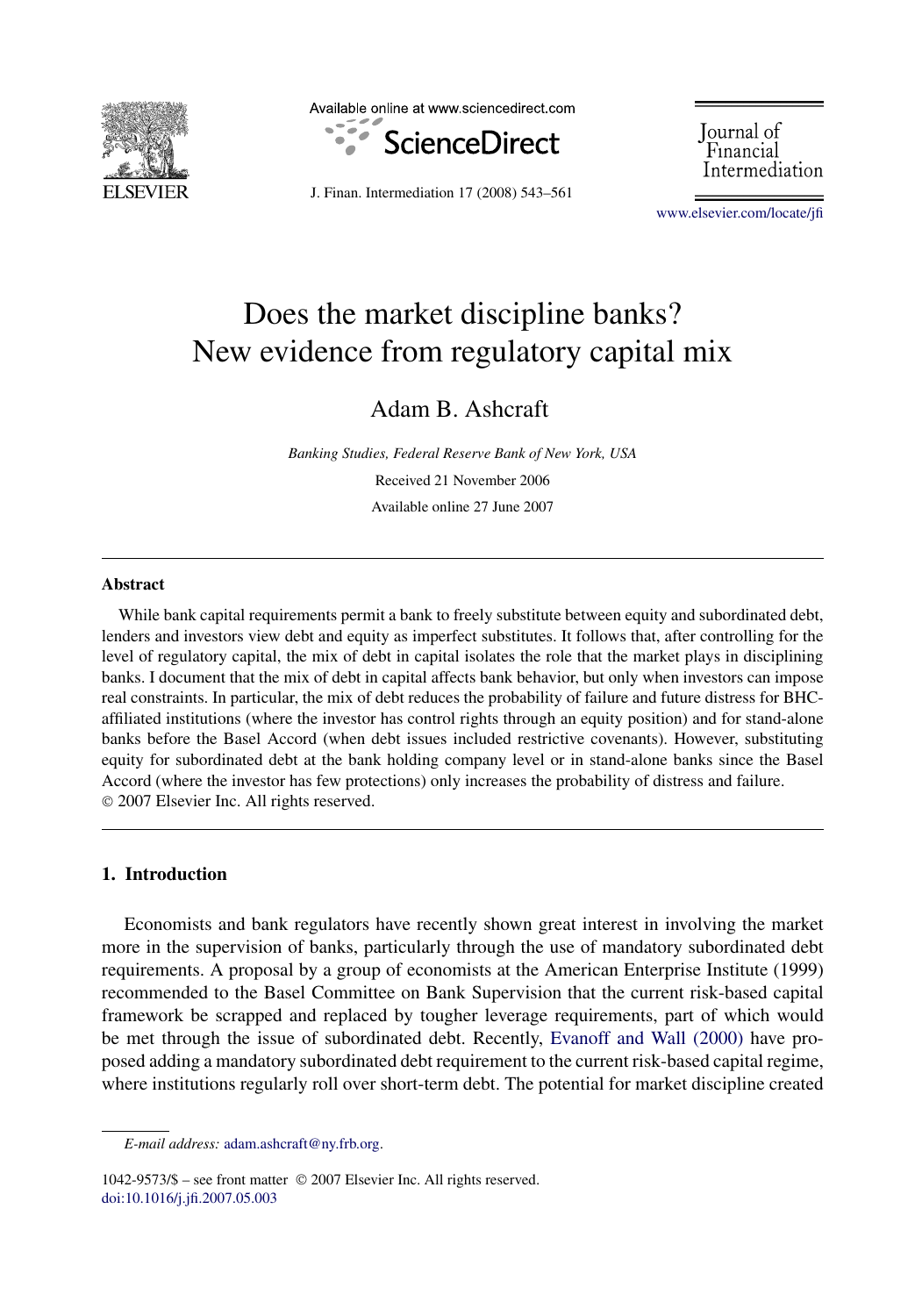by subordinated debt has also been considered extensively in a Staff Study by the [Board of Gov](#page--1-0)[ernors of the Federal Reserve System \(1999\).](#page--1-0) Moreover, the third pillar of the Revised Basel Accord is predicated on market discipline through increased transparency and disclosure.

How might the market help regulate banks? There are two potential mechanisms. First, the market could provide information about default risk that helps supervisors allocate resources to the right places, or prevents supervisors from forbearing against problem banks. Second, the market could discipline banks directly by including restrictive covenants on debt issues or by recognizing franchise value in a bank's stock price, either of which would mitigate moral hazard during financial distress.

The existing empirical literature has largely focused on evaluating the efficacy of this first mechanism, i.e. the ability of bond holders to price changes in bank risk. While early research found little relationship between the measured subordinated debt spreads over US Treasuries and the measured risk from the bank balance sheet, studies using more recent data have more successfully found evidence that subordinated debt holders are effective monitors of bank behavior.<sup>1</sup> The conventional interpretation of the newfound relationship between spreads and risk is that subordinated debt holders felt safe under implicit guarantees by the FDIC to assume any losses, which were ended by Congress through FDICIA in 1991.<sup>2</sup>

However, the crucial question is not whether or not the price of debt is sensitive to risk, but whether or not this risk-pricing (or enforcement of covenants) would actually deter banks from taking risks that they would otherwise take. The only notable study on this issue is conducted by Bliss and [Flannery \(1999\),](#page--1-0) who make a clear distinction between monitoring and influencing by debt holders, but fail to find any evidence that the market influences bank behavior.<sup>3</sup> This paper attempts to fill this gap in the literature by measuring the direct effect of subordinated debt on bank behavior.

A starting point for such an investigation must be [Levonian \(2001\),](#page--1-0) who argues that a substitution away from equity towards subordinated debt in a bank's capital structure only increases

<sup>1</sup> [Avery et al. \(1988\)](#page--1-0) found no evidence in a sample of the 100 largest Bank Holding Companies over 1983–1984 that debt spreads were sensitive to either ratings by Moody's or Standard and Poor's or an FDIC index of risk. [Gorton and](#page--1-0) [Santomero \(1990\)](#page--1-0) argued that the spread-risk relationship should actually be non-linear, as the payoffs to subordinated debt effectively look like those to equity when leverage is high. This observation did little, however, to help uncover a relationship between debt prices and risk, casting serious doubts on the ability of subordinated debt to impose any market discipline on banks.

[Flannery and Sorescu \(1996\)](#page--1-0) investigated the issue over a longer panel using more recent data (1983–1991) on 422 bonds issued largely by Bank Holding Companies. The authors found that spreads are sensitive to measures of leverage, accruing loans past due, and real estate holdings of the holding company, but that this relationship is strongest with more recent data. These findings were largely confirmed by [DeYoung et al. \(1998\).](#page--1-0) [Jagtiani et al. \(1999\)](#page--1-0) find evidence that there is little difference between the pricing of debt issued by banks or bank holding companies. [Morgan and Stiroh](#page--1-0) [\(1999\)](#page--1-0) also present evidence that the spread–risk relationship on bank bonds is weaker for larger and less transparent banks.

<sup>&</sup>lt;sup>2</sup> This story is difficult to reconcile, however, with widespread evidence that depositors have imposed market discipline on banks. [Hannan and Hanweck \(1988\)](#page--1-0) found that interest rates on Jumbo Certificates of Deposit issued by 300 large banks in 1985:I were sensitive to balance sheet measures of risk. [Park and Peristiani \(1998\)](#page--1-0) found evidence, in a sample of Savings and Loans over 1987–1991, that banks predicted to fail on the basis of balance sheet characteristics paid higher interest rates to uninsured depositors and had slower growth rates of uninsured deposits. Finally, [Cook and Spellman](#page--1-0) [\(1994\)](#page--1-0) concluded that GAAP insolvent Savings and Loans paid risk premia on their insured deposits in 1987–1988.

<sup>&</sup>lt;sup>3</sup> The authors study a sample of 107 Bank Holding Companies over 1986–1998 that issued Y-9 Call Reports to the Federal Reserve, had stock prices reported in the CRSP Stock Returns and Master Files, and bond prices in the Warga/Lehman Brothers Corporate Bond Database. The authors found no evidence that bank behavior responds to excess security returns, and concluded that neither bond holders nor stockholders prominently influence managerial action.